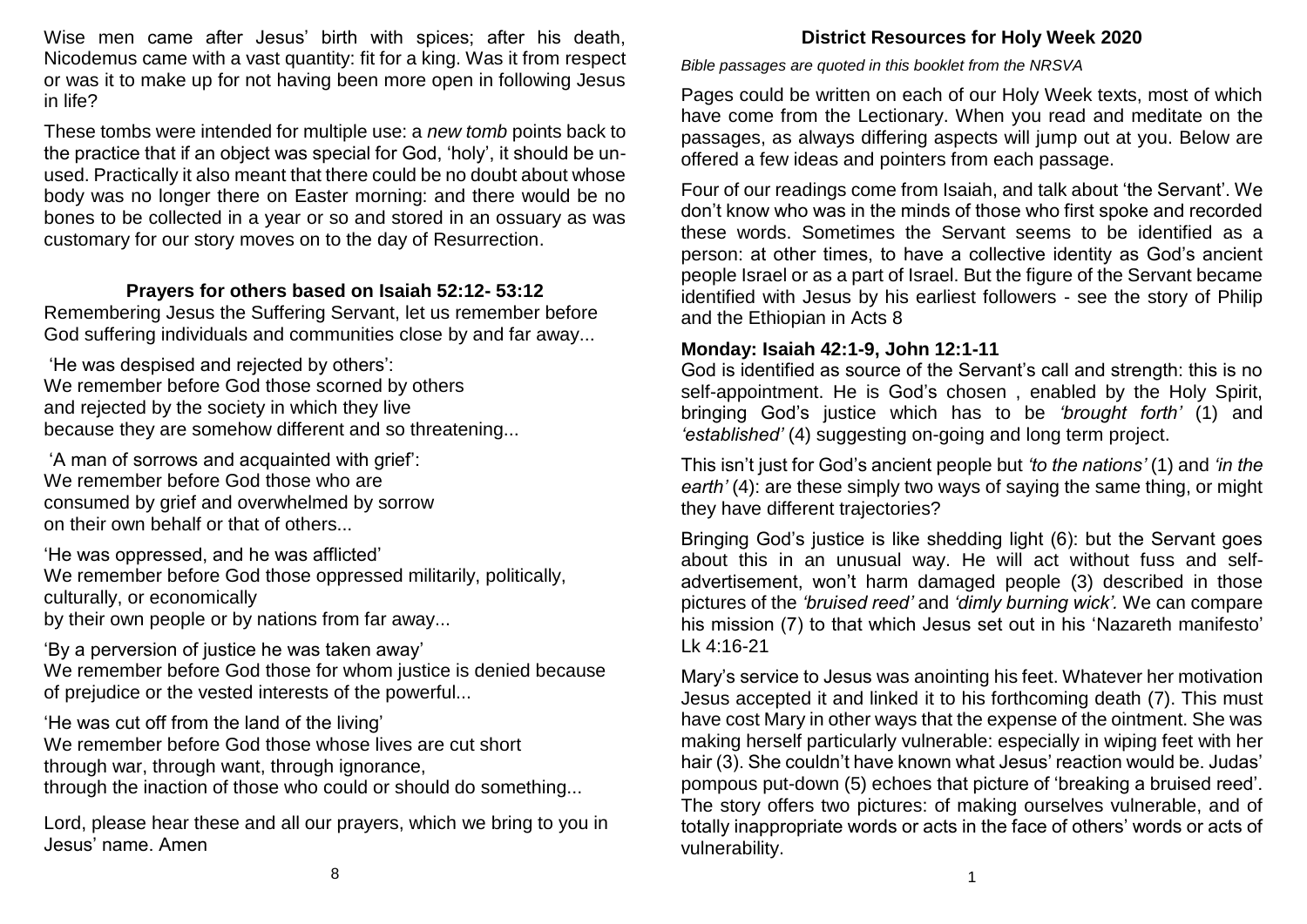Crowds came to see Lazarus because of what had happened to him (9) and because of him people were coming to believe in Jesus (11). God having been powerfully and undeniably at work in his life was a powerful witness. An elderly Church leader I knew would talk of the 'need for a Lazarus' in the Church, meaning someone whose life Christ has changed so much that others were challenged into faith.

#### **Tuesday: Isaiah 49:1-7, John 12:20-36**

*'Listen'*: pay attention all people (1). Even then a challenge, how much more so now when we have even more background noise to distract us from listening and paying attention (which may not be the same thing) to God! The Servant's words are God's words: *'a sharp sword'*, *'a polished arrow'* (2): things which you ignored at your peril. Words, messages not easily deflected: see *Hebrews 4:12*

The Servant will be involved not only in the restoration of God's ancient people to God (5) but through that *'light to the nations'* theme God's *'salvation may reach to the end of the earth'* (6). At the time of the Jewish exile, God's ancient people responded to the awful thing that had happened to them by looking either inwards (as in Ezra and Nehemiah) or outwards as here. Which way do we look?

Our readings from Isaiah have emphasised God's inclusiveness. And now in John's Gospel some 'Greeks' ask to meet Jesus (21). They soon disappear from the story: we don't know if they ever met him. But their appearance seems to indicate a shift in Jesus thinking *'the hour has come for the Son of Man to be glorified'* (23).

We note Jesus' statement of purpose about the direction of his journey toward the Cross (27) reminding us he is no helpless victim (see also 15:12-27) and how in John's Gospel, suffering and glory seem to collide (28).

### **Wednesday: Isaiah 50:4-9a, John 13:21-32**

In yesterday's reading God's words were compared to weapons. Perhaps this leaves us with the suspicion that these words may be destructive, like real weapons. Here, the words spoken by the Servant are to *'sustain the weary'* (4), to encourage, to keep going. But before the Servant can speak to others, he has himself had to listen (5): the teacher needs to be taught.

people whom the Romans crucified went, a place of bodily agony. It was a particularly nasty way of killing people, which of course is why the Romans did it, to be a powerful deterrent to anyone who thought of messing with them. People could take a long time to die on crosses.

They suffered thirst: so did he. It was another aspect of Jesus *'being numbered with the transgressors',* of Jesus sharing in our human experiences of pain, weakness, helplessness as he hung upon the cross. Jesus' experience of dereliction of *'My God, my God'* is beyond our comprehension: *'I thirst'* is an experience he holds in common with many people in many places: not just of need but of helplessness. The Lord of all creation in want of a sip of water and unable to give himself one: sharing a tragically common human experience.

#### *John 19:30: 'It is finished'*

As we read John's Gospel, we see a somewhat different aspect: that for John the cross is a place for reigning, like a throne. And so are Jesus' last words from the cross in John's Gospel. *'It is finished'* has the sense of 'it's accomplished' rather than 'I'm done for': Jesus has come through it all and even the physical death that he is about to undergo cannot change that...

*Luke 23:44-49: 'Father, into your hands I commend my spirit'* And Jesus dies...

### **Saturday: Lamentations 3:9, 19-24, John 19:38-42**

The writer of Lamentations was in a bad place: his troubles filled his head, overwhelmed his thoughts, depressed his soul (20), how such things do in our experience too. And then in a 'light-bulb' moment (21) his knowledge of God breaks in and changes everything: *therefore I have hope'* May God's hope keep us and bring us through in these difficult times

In Jesus' burial it's not family or close followers who are involved. It was not normal Roman practice to return crucified bodies to families, but Joseph as an establishment figure could deal with Pilate in ways they could not. His intervention as an outsider is a vital part of the story: for there needed to be a definable and obvious tomb to evidence Jesus' forthcoming resurrection.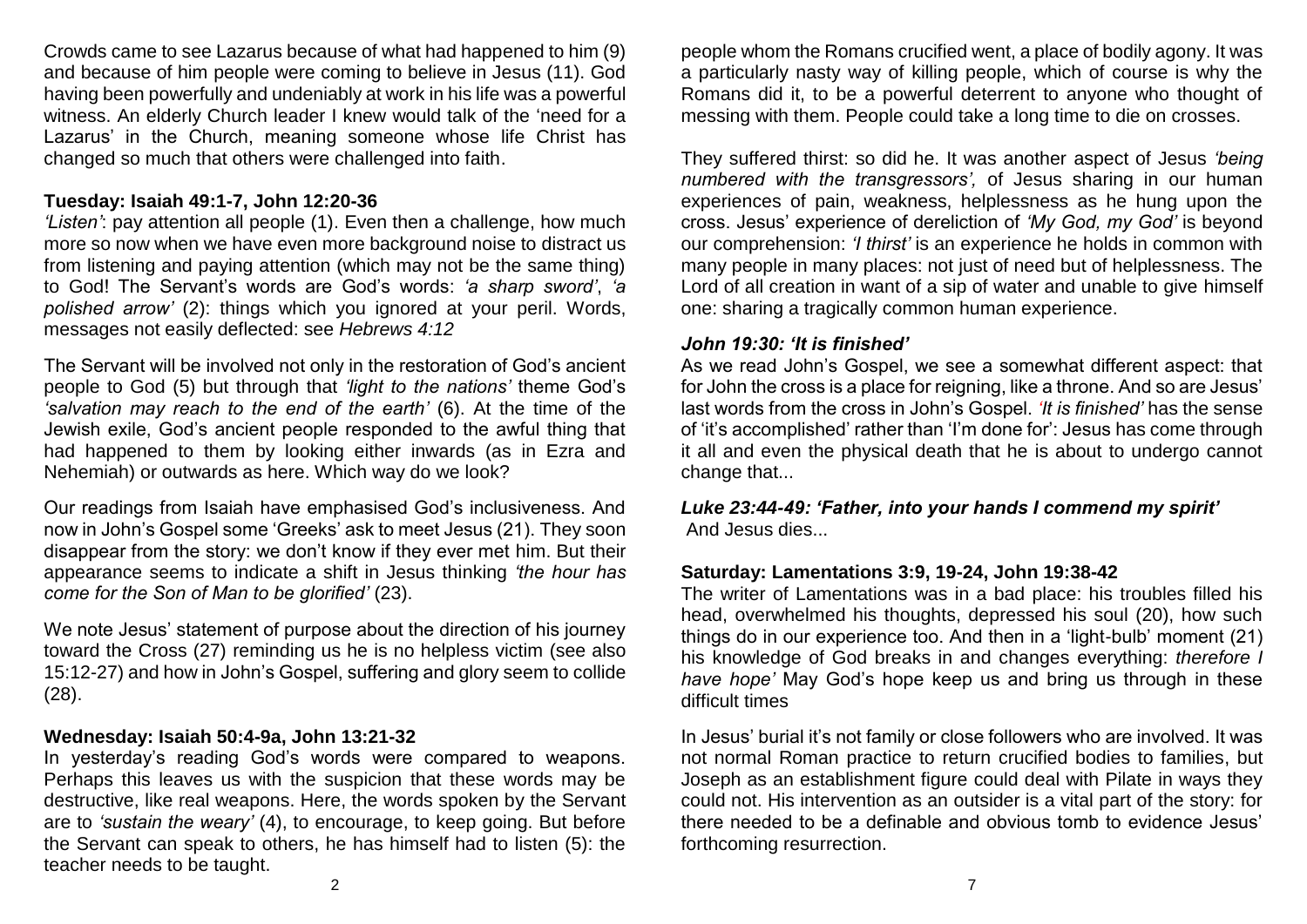## **Good Friday: A meditation on Jesus' words from the Cross**

# *Luke 23:32-38: 'Father, forgive them. They do not know what they are doing'*

One of the things that this 'suffering servant' of Isaiah would do would be to make *'intercession for the transgressors' Is 53:12.* He would pray on behalf of people who did wrong things...

We may understand what Jesus was about on the cross as dealing with the wrongdoing and wrong living, the 'sins' of all the world once and for all and forever, sorting out 'transgression', human wrong doing and wrong being on a vast scale. But here I suggest he prays specifically for those people who were at this time persecuting him: doing as he had told his followers *'pray for those who persecute you' Matt 5:44:* He was praying for the Roman soldiers gambling for his clothes, the crowd shouting abuse, even the Temple authorities and Pilate for their perversion of justice in sending him to the cross.

Even in the terrible situation that Jesus was in, he remained true to what he had told his followers of the vital importance of forgiveness, so important that he built into the template Christian prayer *Matt 6:12*. In praying *'Father forgive them'* Jesus was walking the walk as well as talking the talk, from a depth that God willing we shall never have to.

### *Luke 23:39-43: 'Today you will be with me in paradise'*

Jesus died as he lived, in dubious company: and in what would be the places of honour on either side of a royal throne, the places requested by two of Jesus' disciples earlier *Mk 10:37* were two bandits. In Isaiah's words from long before, and quoted by Jesus just before his arrest *Lk 22:37*, he *'was numbered with the transgressors' Is 53:12.*

However lawless one of these bandits may have been, he recognised that Jesus was innocent and undeserving of punishment, unlike himself. But he believed more than this, he saw further than what was immediately obvious, even from his cross. That request '*Remember me when you come into your kingdom'* suggests that he believed that what was happening wasn't going to be the end of Jesus; and that whatever was happening, where Jesus was going, involved, however unlikely under the circumstances, some kind of kingdom: That the man beside him wasn't some unfortunate victim of the system, or a poor deluded lunatic, but was someone much, much more significant.

And he hoped that, bad man as he might have been, terrible things though he might have done, that Jesus would remember him for good. He just asked to be remembered, he didn't ask to come along. Perhaps, probably he wouldn't have presumed that much. The bandit had no time to sort his life out, to put right all he'd done. And he wasn't asked to, as Jesus didn't just promise to remember him, although that might have been wonderful. Jesus promised much more: that the man dying beside him could come along with him to the place to which he was indeed going, which he here calls 'paradise'. He, Jesus, would sort out the bad stuff, the making judgment liable stuff.

If Jesus was in some way putting himself in solidarity with human beings in a bad place by allowing himself to be crucified, the bandit was promised that he would be in solidarity with Jesus in a much better place. However we may interpret the *'today'* bit (a cause of much theological angst), we hear Jesus' promise of a life to come with him, in God's place: a place to which he invites damaged human beings, people like us to accompany him. A place where he has promised that he is preparing us room *Jn 14:2*

## *John 19:26-27: 'Mother, there is your son...'*

In Jesus' infancy, Mary heard Simeon prophecy of herself in respect of her son that *'a sword will pierce your own soul too' Lk2:35*. She had heard Jesus' teenage talk of *'my Father's house' Lk 2:49*, in contrast to their family home. She had heard him say *'my mother and my brothers are those who hear the word of God and do it' Lk 8:21*. Jesus will have obeyed the commandment to honour his parents *Ex 20:12:* but being Jesus' mother can never have been easy and sometimes it must have been heart-breaking. Simeon was proved a true prophet.

Now, in another time of heart-break, Jesus is as her eldest son, properly concerned for her welfare in a society that had little regard for unsupported widows: we must assume thirty years on that Joseph is

dead. Why John, not one of the men described in Scripture as his *'brothers'*, keeping it in the family as we might expect? We don't know: perhaps because as yet they didn't believe in him although one became a very significant leader in the earliest Church. Christian legend says that Mary went to live with John at Ephesus.

Even from the cross, Jesus gave appropriate respect, remembered proper concern, took due responsibility for his mother...